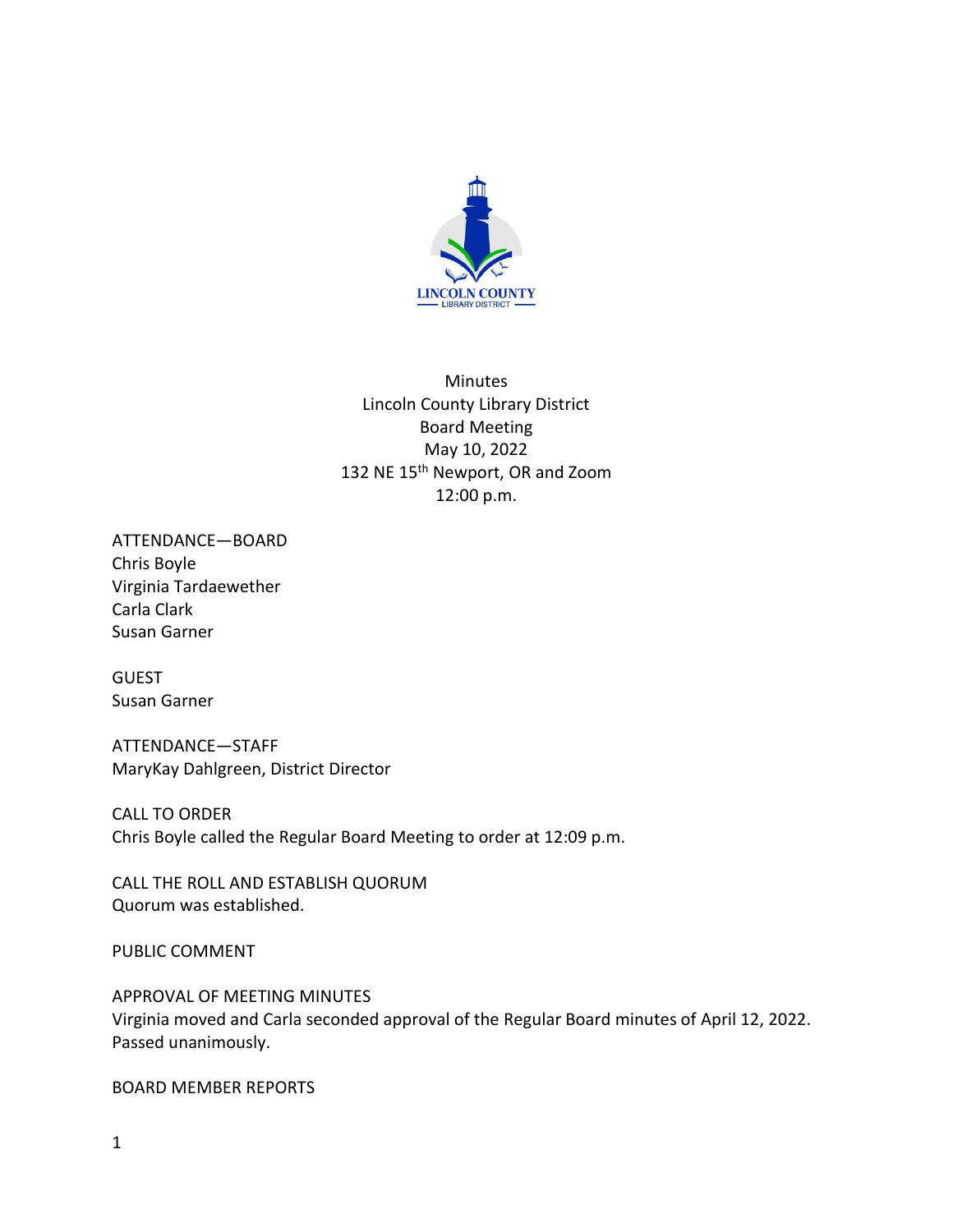# BOARD MEMBER APPOINTMENT

Virginia moved and Carla seconded appointment of Susan Garner as LCLD Board member in Zone 5. Unanimously approved.

# DIRECTOR'S REPORT

MaryKay was a judge for the Waldport Public Library Young Writer's Contest. Sharon McCrum, staff at the Waldport Library does a wonderful job with programming for youth and this annual contest.

On June 15, Jane and MaryKay helped Newport Public Library staff move most of the children's collection into the meeting room while windows are being repaired.

MaryKay reminded the Board that they adopted a biennial budget last year so there is no annual budget process.

MaryKay was on vacation from April 22-26.

On May 7 MaryKay and Deb Trusty, director of the Toledo Public Library, represented LCLD at a parking lot carnival put together by businesses which share the parking lot. We gave away tshirts, kids made bookmarks, and we talked about libraries.

MaryKay attended the Siletz City Council meeting on May  $9<sup>th</sup>$  to discuss the new funding formula and Chris & Carla joined MaryKay in a meeting with Newport city manager, Spencer Nebel and Laura Kimberly, Newport library director to discuss new funding formula. Both meetings went well.

MaryKay talked about the Summer Reading Program and the Quest Books from the Sea Grant program that LCLD will be providing for libraries to give away to summer reading participants.

## FINANCIAL REPORT

Everything is on track. MaryKay will bring a recommendation for a staff cost of living increase for the 2022-2023 year. Virginia moved approval of the financial report. Passed unanimously.

# OLD BUSINESS

Building Purchase Update

David Ulbricht from SDAO is working with several financial institutions on obtaining financing for the building purchase. We have not had a report from him recently so MaryKay is exploring other funding options. She is also keeping Ron Cole, building owner, up to date on progress.

## Funding Formula Update

Was covered in Director's Report. Board members asked MaryKay to visit library friends groups to explain the new formula.